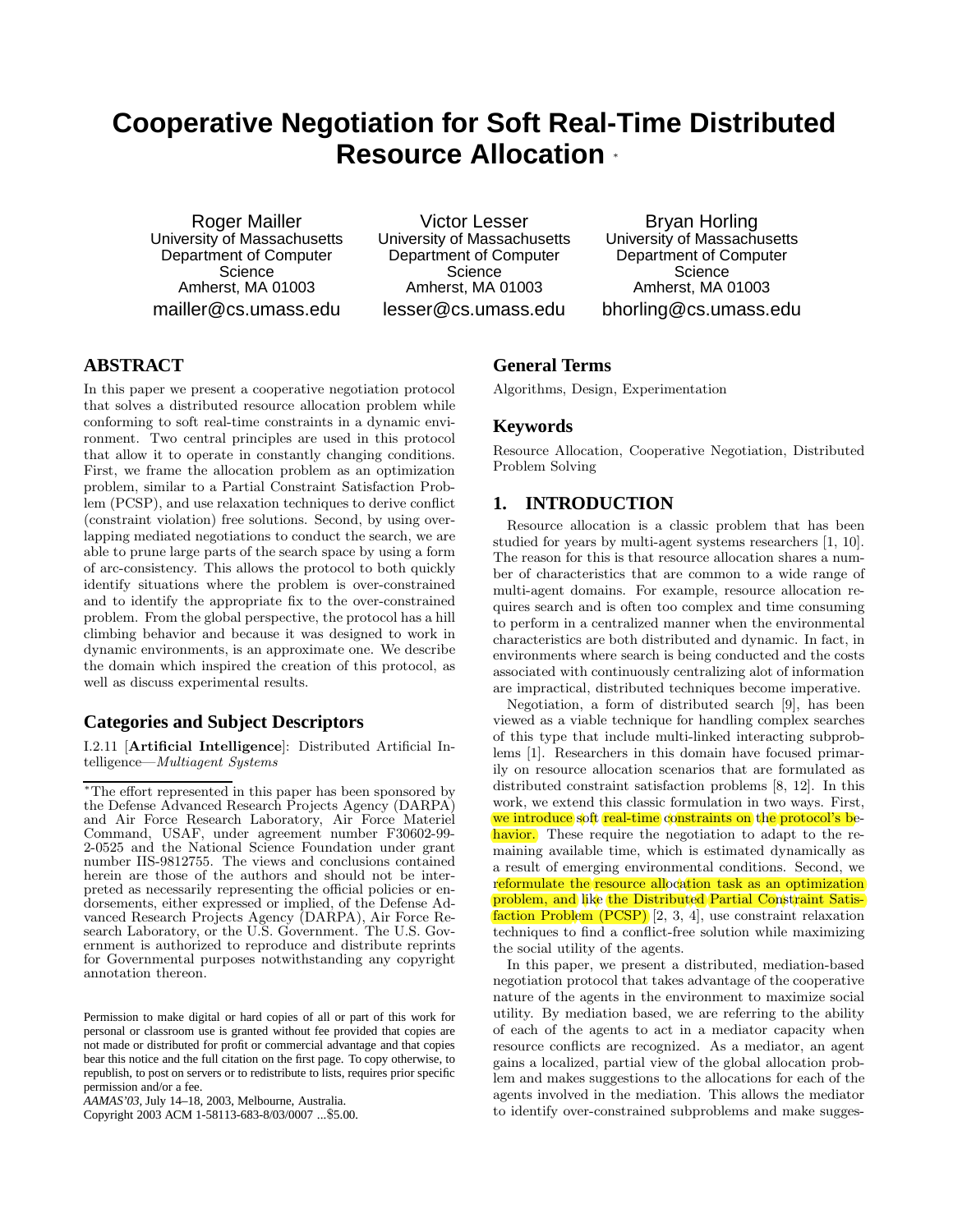tions to eliminate such conditions. In addition, the mediator can perform a localized arc-consistency check, which potentially allows large parts of the search space to be eliminated. Together with the fact that regions of mediation overlap, the agents rapidly converge on solutions that are in most cases good enough and fast enough. Overall, the protocol has many characteristics in common with distributed breakout [16], particularly its distributed hill-climbing nature and the ability to exploit parallelism by having multiple negotiations occur simultaneously.

In the remaining sections of this paper, we introduce the distributed monitoring and tracking application which motivated the development of our protocol. Next, we describe the Scalable Protocol for Anytime Multi-level negotiation (SPAM), a distributed, mediation-based negotiation protocol that was developed and has been tested on actual sensor hardware. In section 4, we will introduce Farm, a distributed simulation environment used to test SPAM, and in section 5, we present and discuss the results of testing SPAM within that simulator. The last section of the paper will present conclusions and future directions for this work.

#### **2. DOMAIN**

The resource allocation problem that motivated this work requires an efficient allocation of distributed sensing resources to the task of tracking targets in an environment. In this problem, multiple sensor platforms are distributed with varying orientations in a real time environment [6]. Each platform has three distinct radar-based sensors, each with a 120 degree viewable arc, which are capable of taking amplitude (measuring distance from the platform) and/or frequency (measuring the relative velocity of the target) measurements. In order to track a target, and therefore obtain utility, at least three of the sensor platforms must take coordinated measurements of the target, which are then fused to triangulate the target's position. Increasing the number, frequency and/or relative synchronization of the measurements yields better overall quality in estimating the target's location and provides a higher quality solution. The sensor platforms are restricted to only taking measurements from one sensor head at a time with each measurement taking about 500 milliseconds. These key restrictions form the basis of the resource allocation problem.

Each of the sensor platforms is controlled by a single agent which may take on multiple organizational roles, in addition to managing its local sensor resources. Each of the agents in the system maintains a high degree of local autonomy, being able to make trade-off decisions about competing tasks using the Soft Real Time Architecture [11].

One notable role that an agent may take on is that of track manager. As a track manager, the agent becomes responsible for determining which sensor platforms and which sensor heads are needed both now and in the future for tracking a single target. Track managers also act to fuse the measurements taken from the individual sensor platforms into a single location. Because of this, track managers are the focal point of any negotiation activities that take place as part of resolving resource contention.

Dynamics are introduced into the problem as a result of target movement. During the course of a run, targets will continuously enter and leave the viewable area of different sensors, which will then require track managers to continuously evaluate and revise their resource requirements. This,

in turn, changes the underlying structure of the actual allocation problem. In addition, these dynamics drive the need for real-time negotiation, because a particular problem structure only holds for a limited amount of time.

Resource contention is introduced when more than one target enters the viewable range of the same sensor platform. Because of the time it takes to perform a measurement, combined with the fact that each sensor can take only one measurement at a time, track managers must come to an agreement over how to share sensor resources, without causing any targets to be lost. This local agreement can have profound global implications. For example, what if as part of its local agreement, a track manager relinquishes control of a sensor platform and takes another instead? This may introduce contention with another track manager already using that sensor, who may then have to request alternate sensor resources to make up for the new deficiency.

### **2.1 The Resource Allocation Problem**

Generally speaking, we say that a resource allocation problem is the problem of assigning a (usually limited) number of resources to a set of tasks. Each of the tasks may have different resource requirements, and may have the potential for varying utility depending on which resources they use. The goal is to maximize the global utility of the assignment, choosing the right options for the tasks and assigning the correct resources to them. More formally, a resource allocation problem is comprised of:

- a set of tasks,  $T = \{t_1, \dots, t_n\}$
- a set of resources  $R = \{r_{1,1}, \dots, r_{j,k}\}\$  where j is the number of resources and k is the planning horizon for the resource.
- a set of utility functions each associated with one of the tasks  $U = \{U_1, \cdots, U_n | U_i : 2^R \mapsto \Re\}$

The goal of the problem is to come up with an allocation  $A = \{a_1, \dots, a_n | a_i \in 2^R\}$  such that  $\sum_{i=1}^n U_i(a_i)$  is maximized and  $\bigcap_{i=1}^n a_i = \emptyset$ . The notation  $2^R$  is used to indicate the power-set of the resources. Because the resource requirements may change over time, or a particular pattern of resource usage may be needed to obtain utility for a task, resources are broken down on both the resource and time dimensions, hence the need for a planning horizon. Increasing the number of resources or the planning horizon can have a significant effect on the overall complexity of the allocation problem, which is known to be NP-complete.

It should be noted that the utility of assigning a set resources to a task is strictly dependent on the utility function defined for the task. What also should be clear is that due to the sharing of resources, increasing the utility of a particular task may not increase the global utility. We make no assumptions in this paper about task independence.

The distributed version of the resource allocation problem, which is the focus of this paper, has each task assigned to a single agent. However, in general an agent may take on more than one task.

# **2.2 Tracking as Resource Allocation**

Modeling the target tracking domain as a resource allocation problem is fairly straightforward. Each of the targets in the environment can be considered a task, which is assigned to a track manager.) The sensors are the resources and the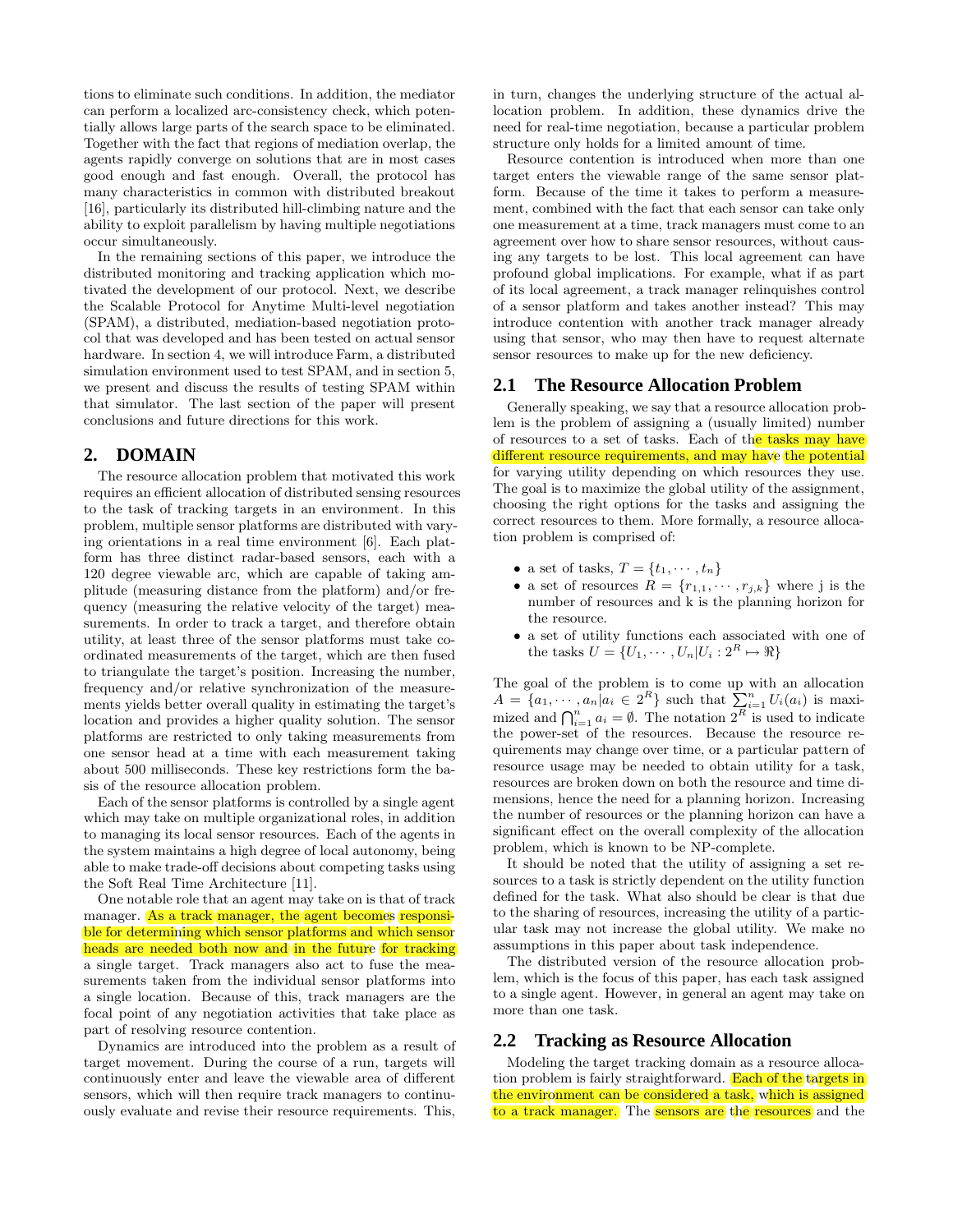

Figure 1: Utility of taking a single, coordinated measurement from a set of sensors.

job of the track managers is to obtain enough sensing time from the correct sensors to track their targets.

At any given time, each of the targets is within the viewable range of some subset of the sensors. That means that as the targets move from the viewable range of some sensors to others, the utility function associated with each of the tasks change. In addition, tracking involves coordinating measurements from three or more sensors which are then fused together to form an estimated position of the target. Increasing the number of sensors improves the quality of the estimate by the function given in figure 1. Increasing the measurements taken in a given period of time yields a linear increase in the overall quality of the track.

Because targets are often in the viewable range of a sensor for an extended period of time, planning within our system is periodic. This simply means that the sensors continuously repeat their assigned schedules until a change is made. We often refer to the planning horizon as a period and an individual element with the schedule as a slot.

If we say that  $M_s^i$  is the set of good sensors measurements (can see the target) leading to the positional estimate in a single slot  $s$  for a task  $i$ , then the utility function for that task during a specific period is:

$$
U_i(a_i) = \sum_{s=1}^k Util(M_s^i)
$$

The special nature of the utility functions in the tracking domain actually allow us to consider a much smaller subset of the possible allocations for a given task. In fact, track managers within our system use a simplified set of objective levels defined by their utility functions to assign resources to their targets. Each objective level is expressed as a cross product  $D_m \times D_s$  denoting the number for resources from their acceptable set, desired for a number of slots in planning horizon. For example, a track manager may wish to have three sensors for two slots, which is denoted  $3 \times 2$ . Although the number of slots in a period is variable, for this domain, we typically set it to match the number of sensor heads on each platform, which is three.

Note that if a target is ignored (i.e. not being triangulated at all during a full period), we penalize ourselves by subtracting one from the social utility.

#### **3. PROTOCOL**

The Scalable Protocol for Anytime Multi-level (SPAM) negotiation is built around the principle of good enough, fast enough. As such, the protocol is actually divided into two major stages. As the protocol transitions from the first stage to the second, the agent acting as the track manager gains more context information and is, therefore, able to improve the quality of its overall decision. In addition, to allow stage 2 time to complete, without loosing all quality in the mean time, stage 1 of the protocol always ensures that at least some solution has been obtained. So, at any time after the completion of stage 1, the track manager can choose to stop the protocol and is ensured to have a solution, albeit not necessarily a good one (not optimal and not necessarily conflict free).

In the current implementation, the SPAM protocol is activated whenever a local change in the resources is needed (a new target, adding/removing resources, etc) or if the manager detects a conflict within one of the resources it's using. Resource needs in this domain are monitored and updated as the target moves through the environment. Conflicts are detected by the track managers through notification from the sensors. It is certainly conceivable and, in fact likely, for two conflicting managers to detect a conflict at the same time. We prevent two neighboring managers from mediating a negotiation by using a distributed locking technique.

# **3.1 Stage 1**

Stage 1 of SPAM serves two primary functions. The first attempts to find a solution within the context of the information that the protocol has when it starts up. Like the Asynchronous Weak Commitment (AWC) protocol [15], each of the agents tries to find an assignment that is consistent with their potentially incomplete or inconsistent agent view. However, because the protocol attempts to maximize the social utility, each of the agents tries to maximize their local util- $(i$ ty without causing new constraint violations. If this can be done, then no further negotiation is necessary, and the protocol terminates at the end of stage 1.

We should mention that a trade-off that exists between communication overhead and utility, due to the initial selections of the objective level in stage 1. If each of the managers chooses to use every available resource (sensors able to see their target), the possibility for contention over resources greatly increases in the environment, thereby causing the execution of stage 2 to occur more frequently. However, if the agents decide to start with at a lower objective level (and correspondingly less utility), the social utility may suffer unnecessarily.

Currently, stage 1 has what we refer to as a  $\alpha$ rate. This rate defines how much of the local solution quality a track manager is willing to concede to find a violation-free solution, in an attempt to avoid the potentially expensive stage 2 negotiations. The rate is defined as a percentage of the manager's current utility, so as the manager's utility drops, the amount they are willing to concede drops as well. That means that in critically constrained tracking environments, the managers attempt to negotiate more frequently.

The second function of stage 1 is to ensure some utility is obtained while waiting for stage 2 to complete. If a violation-free solution cannot be obtained during stage 1 of the protocol, one of two things will happen. If the reason the protocol was started was a resource requirement change, a temporary solution is applied to the problem. This solution, although not conflict free, has the ability to obtain at least some utility while the manager tries to get a better solution. Conflicts that are unresolved are actually left to the individual sensor agents to handle. Sensor agents can use one of a number of techniques, including slot boundary shifting, less expensive measurement types, or task rotation, in or-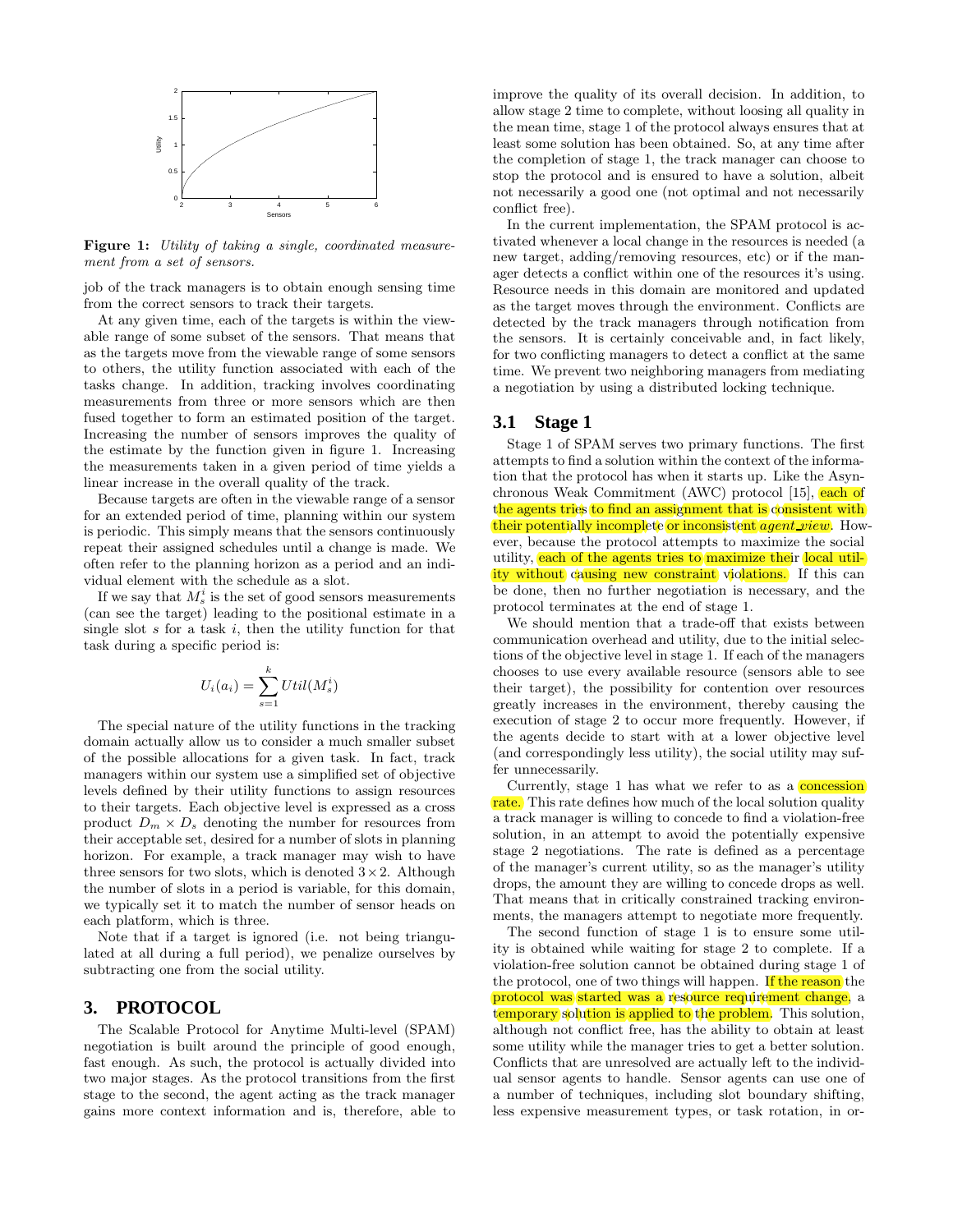

Figure 2: Stage 2 of the SPAM negotiation protocol.

der to solve such conflicts. To the track manager, whether or not they get a measurement from a conflicted sensors is probabilistically random.

Temporarily applied solutions do not use the concession rate. In fact, because of environmental changes and the probabilistic nature of getting measurements from conflicted sensors, managers always use their maximum possible objective level (within the bounds of the number of sensors that can see the target). The first reason is rather subtle, but important. Let's say that a new resource were added to the possible resources that could be used by manager T1. Let's also say that another manager, T2, who has more than enough available resources to itself, were using that entire resource. If T1 starts a negotiation at that lower level, it can never obtain its highest level through the negotiation, even though a solution exists where T2 just gives up the entire conflicted resource. From a PCSP perspective this just means that if the structure of the CSP changes, the PCSP attempts to satisfy all of the constraints before relaxing any of them.

If stage 1 was activated because of a newly discovered conflict, and a conflict-free solution cannot be found, then the manager just enters stage 2. It does not concede, does not bind a temporary solution, and it does not reset its objective level. This case most often occurs when there is a multi-linked problem within the environment. Let's say you have three managers, T1, T2, and T3. T1 has a conflict with T2, and T2 is sharing resources with T3, but is not in conflict. As a result of a negotiation between T1 and T2 their conflict is solved, but it creates a conflict between T2 and T3. When T2 recognizes this problem, if it reset its objective level, the problem becomes harder to solve because it may reintroduce conflict with T1 as well as increasing the conflict with T3.

# **3.2 Stage 2**

Stage 2 of SPAM is the heart of the negotiation protocol (See figure 2). Stage 2 attempts to resolve all local conflicts that a track manager has by elevating the negotiation to the track managers that are in direct conflict over the desired resources. To do this, the originating track manager takes the role of the negotiation  $m$ ediator for the local conflict (note that multiple negotiations can occur in parallel in the



Figure 3: Example of a common contention for resources. Track manager T2 has just been assigned a target and contention is created for sensors S3, S4, S5 and S6.

environment). As the mediator, it becomes responsible for gathering all of the information needed to generate alternative solutions, generating these solutions which may involve changes to the objective levels of the managers involved, and finally choosing a solution to apply to the problem. Because the solutions are generated without full global information, however, the final solution may lead to newly introduced non-local conflict. If this occurs, each of the track managers can choose to propagate the negotiation with itself as the mediator in order to resolve this conflict if they have the time. So, what started out as a new target or resource requirement change, may lead to the negotiation propagating across the problem landscape.

Looking at this from a more formal perspective. If the set of resources that are usable for a single task  $t_i$  is defined as

$$
R(t_i) = \{r_{u,v} | r_{u,v} \in R \land \exists a (U_i(a \cup r_{u,v}) > U_i(a)))\}
$$

then the set of acceptable resource assignments for a single task  $t_i$  is

$$
D(t_i) = \{a | a \in 2^{R(t_i)} \land U_i(a) > 0\}
$$

and the neighbor tasks to a mediator m are

$$
N_m = \{ t_i | t_i \in T \land R(t_m) \cap R(t_i) \neq \emptyset \}
$$

then the problem that a mediating manager  $m$  is working on is

- a set of tasks,  $T_m = \{t_m \cup N_m\}$
- a set of resources  $R_m = \{r_{u,v}|r_{u,v} \in (\bigcup_{\forall t_i \in N_m} R(t_i)) \cap$  $R(t_m)$ }
- $\bullet\,$  a set of utility functions  $\hat{U}=\{\hat{U_i}|t_i\in T_m\}$

The goal of this subproblem is the same as the goal of the global problem. The notation  $\hat{U}_i$  is used to indicate an approximation function to the actual  $U_i$  for each of the managers. Also note that  $R_m \subseteq \bigcup_{\forall t_i \in N_m} R(t_i)$ . What this means is that the view of the mediating manager is limited to only the constraints that arise from the sharing of a resource with the mediator. These conditions, when combined together, indicate that the estimated utility of a solution to the subproblem is always either equal to or an over-approximation to the actual utility obtained socially. This is simply a by-product of performing a localized search. The mediator never knows if the assignments it proposes at a given utility value will cause conflict outside of its view, which is why we allow the managers to propagate. The best way to explain how stage 2 operates is through an example. Consider figure 3. This figure depicts a commonly encountered form of contention. Here, track manager T2 has just been assigned a target. The target is located between two existing targets that are being tracked by track managers T1 and T3. This creates contention for sensors S3, S4, S5, and S6.

Following the protocol for the example in figure 3, track manager T2, as the originator of the conflict, takes on the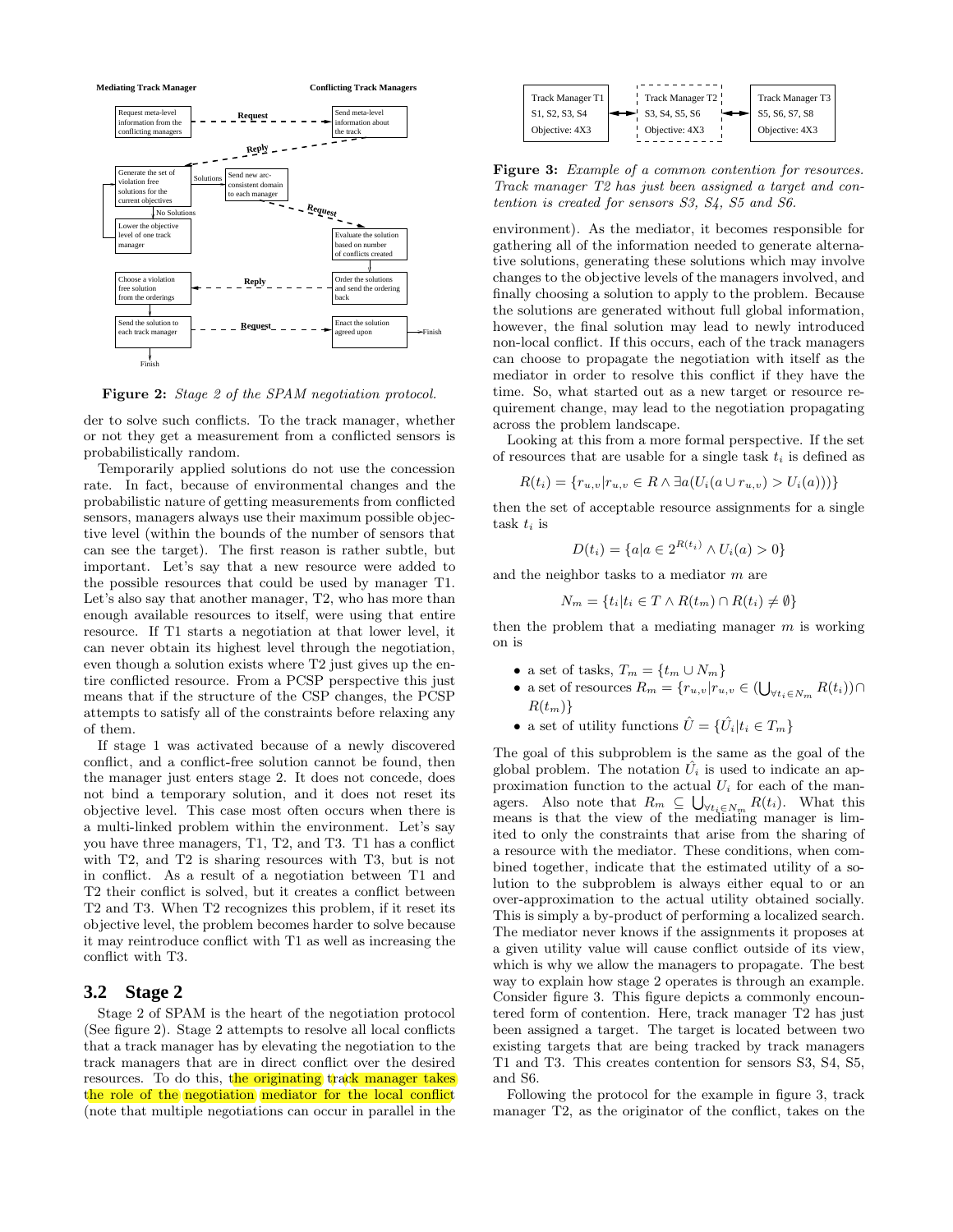role of negotiation mediator. It begins the solution generation phase by requesting meta-level information from all of the track managers that are involved in the resource conflict. The information that is returned includes the current objective level that the track manager is using, the number of sensors which could possibly track the target, the names of the sensors that are in direct conflict with the mediator, and any additional conflicts that the manager has. To continue our example, T2 sends a request for information to T1 and T3. T1 and T3 both return that they have 4 sensors that can track their targets, the list of sensors that are in direct conflict (i.e  $T1(S_3, S_4), T3(S_5, S_6)$ ) their objective level  $(4 \times 3$  for both of them) and that they have no additional conflicts outside of the immediate one being considered.

Using this information, T2 is able to generate  $D(t_i)$  for each of the tasks in the set  $T_m$  for the objective levels that are passed in as part of the meta-level information(see section 3.3). With the full set of  $D(t_i)$ 's, it's fairly easy to generate all possible satisfying assignments A with each element being a particular  $A_m = \{a_i | t_i \in T_m \land a_i \in D(t_i)\}\$ s.t. the condition  $\bigcap_{\forall a_i \in A_m} a_i = \emptyset$  is met.

As you can see in figure 2, T2 enters a loop that involves attempting to generate these sets followed by lowering one of the track manager's objective level if  $A = \emptyset$  given the current objective levels of each of the track managers. One of the principle questions that we are currently investigating is how to choose the track manager that gets its objective level lowered when A is empty. Right now, this is done by choosing the track manager with the highest current objective level, which cannot support its demands with resources outside of the set  $R_m$  and lowering them. This has the overall effect of balancing the objective levels of the track managers involved in the negotiation. Whenever two or more managers have the same highest objective level, we choose to lower the objective level of the manager with the least amount of external conflict. By doing this, it is our belief, that track managers with more external conflict will maintain higher objective levels, which leaves them more leverage to use in subsequent negotiations as a result of propagation.

You should note that although this has similarities to the techniques used in PCSPs, this differs in that the actual CSP problem changes as the objective levels are changed. PCSP techniques, such as [2, 3, 4] choose a subset of the constraints which are satisfiable, we change the structure of the constraints until it is satisfiable. We also differ from the Distributed Constraint Optimization (DCOP) [13] work in that although they have a utility function over the possible assignments to a problem, they do not change the underlying CSP to ensure it is satisfiable.

The solution generation loop is terminated under one of two conditions. First, if given the current objective levels for each of the track mangers, the set  $\mathbf{A} \neq \emptyset$ , the negotiation enters the solution evaluation phase. Second, we cannot find a track manager to lower without  $D(t_i) = \emptyset$  and  $\mathbf{A} = \emptyset$ . Under this condition, the negotiation session is terminated and the mediator takes a partial solution at the lowest objective level that minimizes the resulting conflict, conceding that it cannot find a full solution.

Continuing our example, T2 first lowers the objective level of T1 (choosing T1 at random because they all have equal external conflict). No full solutions are possible under the new of set objective levels, so the loop continues. It continues, in fact, until each of the track managers has an objective level of  $3 \times 2$  at which time T2 is able generate a set of 216 (the number of elements in A) solutions to the problem.

During the solution evaluation phase, the mediator sends each of the track managers a set:

$$
d_i = \{a | a \in D(t_i) \land \exists A_m \in \mathbf{A}(a \in A_m)\}
$$

What should be clear is that each of the set  $d_i$  is arcconsistent for every constraint between elements in the set  $R_m$ . What that means is that for the mediator's resources, all constraints are satisfied.

Each track manager, using its set  $d_i$  and a revised objective level, can then determine which, if any, of the solutions are satisfiable given the local agent view and which is best given the actual  $U_i$ . In our example, T2 sends 24 alternatives to T1, 24 alternatives to itself, and 24 alternatives to T3. In our current implementation, each of the track managers orders alternatives from best to worst based on the number of new conflicts that will be introduced and the desirability of the particular resources present in the alternative. This has a min-conflict heuristic [7] like flavor and is an integral part of the hill-climbing nature of the algorithm. Currently, we are looking at a number of alternative techniques for providing local preference information to the mediator including simply returning utility values for each solution and assigning solutions to a finite set of equivalence classes.

Once the mediator has the orderings from the track managers, it chooses a particular  $A_m$  to apply to the problem. This is done using a dynamic priority method based on the number of constraints each of the managers has external to the mediation, a form of meta-level information. The basic notion is similar to the priority order changes in AWC [15]; try to find the task which is most heavily constrained and elevate it in the orders. Our impression is that this helps stem the propagation of the negotiation because it leaves the most constrained tasks with the best choices. This allows those managers to maintain violation free solutions if they exist in the alternatives presented to them. Let's say that the priority ordering for the tasks is  $(t_h, t_{h-1}, \dots, t_0)$ , etc. The mediator iteratively prunes the set A by creating a set  $\mathbf{A}_{t_h} = \{A_m | A_m \in \mathbf{A} \land \forall A_i \in \mathbf{A}(priority_h(a_u \in A_m) \geq \emptyset\})$ priority<sub>h</sub> $(a_v \in A_i)$ }. This newly created list is pruned in the same way for each of the managers until  $|\mathbf{A}| = 1$ .

In our example, T2 collects the ordering from T1, T2, and T3. T3 is given first choice. By its ordering it ranked alternative 0 the highest. This restricts the choice for T2 to alternatives 0, 1, 2, and 3. T2 ranked 0 highest from this set of alternatives, restricting T1's choice to its 0th, 1st, and 2nd alternatives. It turns out that T1 likes its 0th solution the best so the final solution is composed of T3's alternative 0, T2's alternative 0, and T1's alternative 0.

The last phase of the protocol is the solution implementation phase. Here, the mediator simply informs each of the track managers of its final choice. Each of the track managers then implements the final solution. At this point, each of the track managers is free to propagate and mediate a negotiation if it chooses to. Figure 4 shows the configuration of the sensors before and after T2 completes stage 2.

Because the SPAM protocol operates in a local manner, a condition known as oscillation can occur. Say that, from our previous example, track manager T1 originated a negotiation with track manager T2. In addition assume that T2 had previously resolved a conflict with manager T3, that ter-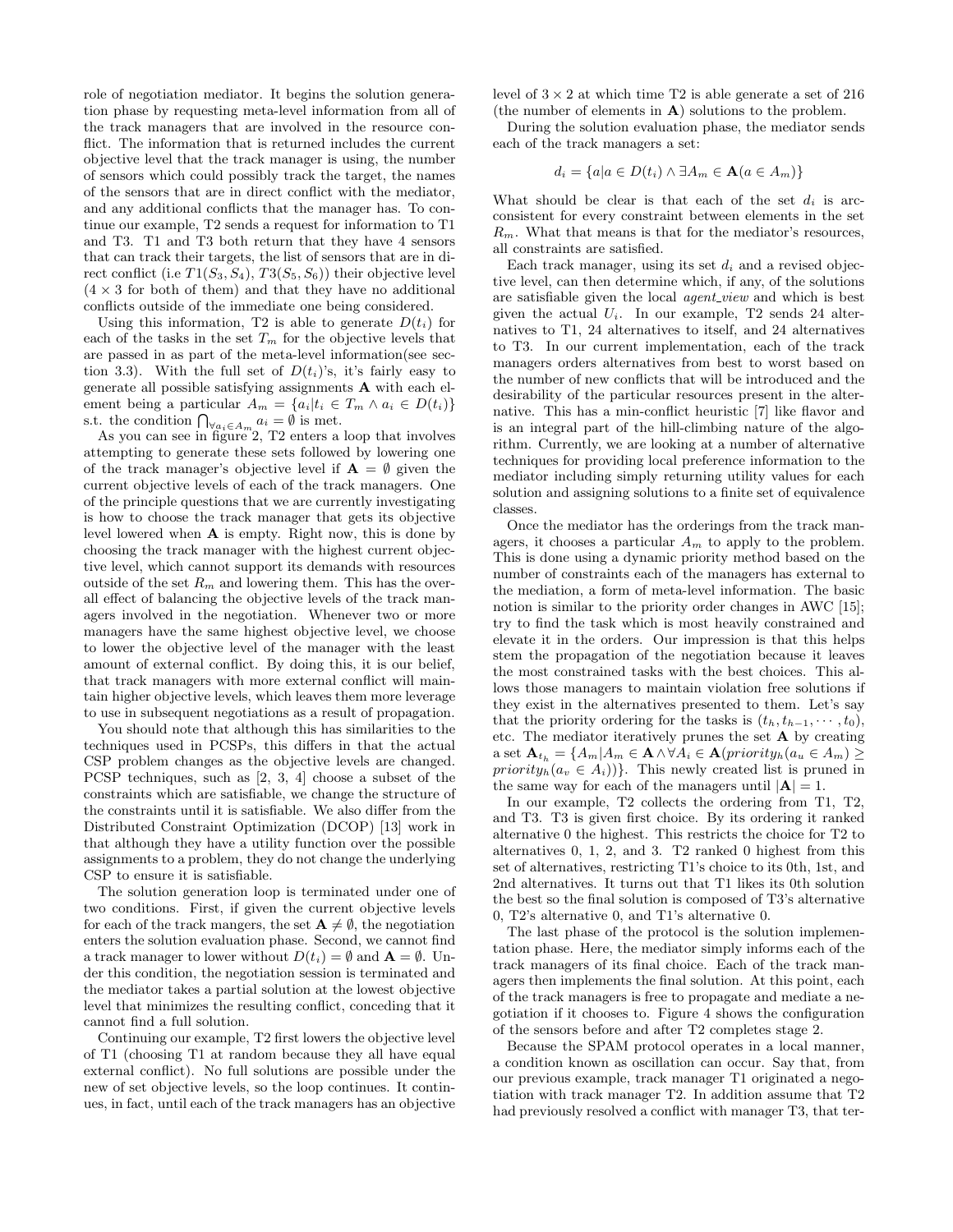|                | Slot 1    | Slot 2    | Slot 3    |           | Slot 1    | Slot 2    | Slot 3    |
|----------------|-----------|-----------|-----------|-----------|-----------|-----------|-----------|
| S1             | <b>T1</b> | <b>T1</b> | T1        | S1        |           | <b>T1</b> | T1        |
| S <sub>2</sub> | <b>T1</b> | <b>T1</b> | <b>T1</b> | S2        |           | T1        | T1        |
| S3             | T1/T2     | T1/T2     | T1/T2     | S3        | <b>T2</b> |           | T1        |
| <b>S4</b>      | T1/T2     | T1/T2     | T1/T2     | <b>S4</b> | <b>T2</b> | <b>T1</b> | <b>T2</b> |
| S <sub>5</sub> | T3/T2     | T3/T2     | T3/T2     | S5        | <b>T2</b> |           | <b>T2</b> |
| S6             | T3/T2     | T3/T2     | T3/T2     | S6        | T3        | T3        | <b>T2</b> |
| <b>S7</b>      | T3        | T3        | T3        | S7        | T3        | T3        |           |
| S8             | T3        | T3        | T3        | S8        | T3        | T3        |           |

Figure 4: A solution derived by SPAM to the problem in figure 3. The table on the left is before track manager T2 negotiates with T1 and T3. The table on the left is the result of stage 2 negotiation.

minated with neither T2 or T3 having unresolved conflict. Now when T1 negotiates with T2, T1 in the end gets a locally unconflicted solution, but in order for that to occur, T2 conflicts with T3. It is possible that when T2 propagates the negotiation, that the original conflict between T1 and T2 is reintroduced, leading to an oscillation.

There are actually a number of ways to prevent this from happening when the problem being worked on is static. For example, in both [14, 15], the authors use global prioritization, static in one, dynamic in the other, to prevent loops in the constraint network, and also maintain nogood lists to ensure a complete search.

We explored a method in which each track manager maintains a history of the sensor schedules that were being negotiated over whenever a negotiation terminated. By doing this, managers were able determine if they have previously been in a state which caused them to propagate a negotiation in the past. To stop the oscillation, the propagating manager lowered its objective level to force itself to explore different areas of the solution space. It should be noted that in certain cases oscillation was incorrectly detected using this technique, which resulted in having the track manager unnecessarily lower its objective level.

This technique is similar to that applied in [8], where a nogood is annotated with the state of the agent storing it. Unfortunately, none of these techniques work well when complex interrelationships exist and are dynamically changing. Because the problem changes continuously, previously explored parts of the search space need to be constantly revisited to ensure that an invalid solution has not recently become valid. Currently, we allow the agents to enter potential oscillation, maintaining no prior state other than objective levels, from negotiation to negotiation and rely on the environment to break oscillations. We consider the problem of oscillation prevention and detection in dynamic environments to be an open research question.

## **3.3 Generating Solutions**

Generating the set A for the domain described earlier involves taking the information that was provided through communications with the conflicting track managers and assuming that the sensors that are in the set  $\bigcup_{\forall t_i \in N_m} D(t_i)$  –  $R(t_m)$  are freely available. In addition, because the track manager that is generating full solutions only knows about the sensors which are in direct conflict, it only creates and poses solutions for those sensors. That means that  $\forall a \in \mathcal{A}$  $d_i(a \in R_m)$ . The formula below illustrates the basic mechanism that task manager's use to generate task alternatives. Here,  $k$  is the number of slots that are available in the planning horizon,  $D_s$  is the number of slots that are desired based on the objective level for the track manager,  $|R(t_i)|$ is the number of sensors available to track the target (those that can see it),  $D_m$  is the number of sensors desired in the objective function, and finally  $C_i = |R(t_i) \cap R(t_m)|$  is the number of sensors under direct consideration because they are conflicting.

$$
|D(t_i)| = {k \choose D_s} \left( \frac{\min(C_i, D_m)}{\sum_{u = max(0, D_m - |R(t_i)| + C_i)}^{\min(C_i, D_m)} \binom{C_i}{u}} \right)^{D_s}
$$

As can be seen by this formula, every combination of slots that meets the objective level is created, and for each of the slots, every combination of the conflicted sensors is generated such that the track manager has the capability of meeting its objective level using the sensors that are available. For instance, let's say that a track manager has four sensors S1, S2, S3, and S4 available to it. The track manager has a current objective level of  $3 \times 2$  and sensors S2 and S3 are under conflict. The generation process would create the 3 combinations of slot possibilities and then for each possible slot, it would generate the combination of sensors such that three sensors could be obtained. The only possible sensor combinations in this scenario would be that the track manager gets either S2 or S3 (assuming that the manager will take the other two available sensors) or it gets S2 and S3 (assuming it only takes one of the other two). Therefore, a total of 27 possible solutions would be generated.

It is interesting to note that we use this same formula for alternative solutions in stage 1 of the protocol. This special case generation is actually done by simply setting  $C_i = |R(t_i)|$ . In this case, the formula above reduces to:

$$
|D(t_i)| = \left(\begin{array}{c} k \\ D_s \end{array}\right) \left(\begin{array}{c} C_i \\ D_m \end{array}\right)^{D_s}
$$

We can also generate partial solutions when there are a number of pre-existing constraints on the use of certain slot/sensor combinations. Simply by calculating the number of available sensors for each of the slots, and using this as a basis for determining which slots can still be used, we can reduce the number of possible solutions considerably.

Using the ability to impose constraints on the alternatives generated for a given track manager allows us to generate full solutions for the track managers in stage 2. By recursively going through the track managers using the results from earlier track managers as constraints for lower precedence ones, we can do a full search of the localized subproblem

You can view this as a tree-based search where the top level of the tree is the set of alternatives for one track manager. Each of the nodes at this level may or may not have a number of children which are the alternatives available to the second track manager and so on. Only branches of the tree that have a depth equal to one less than the number of track managers are added to the set A. If there are no branches that meet this criteria, then the problem is considered over constrained.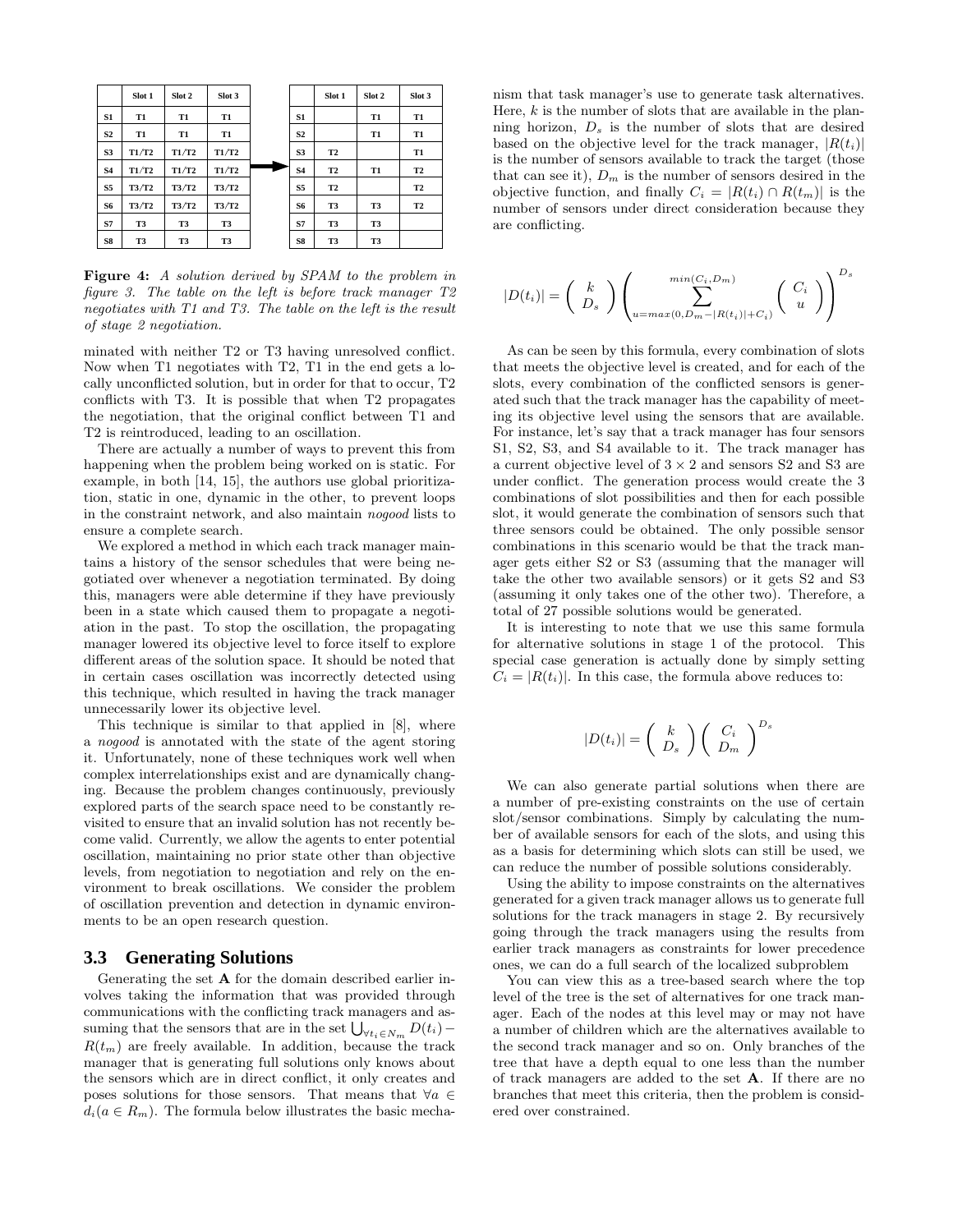

Figure 5: Average utility of SPAM versus Greedy and Optimal allocation.

#### **4. SIMULATION**

To test the SPAM protocol, we implemented a model of the domain described in section 2 in a simulation environment called Farm [5]. Farm is a component-based, distributed simulation environment written in Java where individual components have responsibility for particular encapsulated aspects of the simulation. For example, they may consist of agent clusters, visualization or analysis tools, environmental or scenario drivers, or provide some other utility or autonomous functionality. These components or agent clusters may be distributed across multiple servers to exploit parallelism, avoid memory bottlenecks, or utilize local resources.

The actual model used to test the SPAM protocol has both sensor and track manager agents. Each of the sensor agents represents a single sensor which was randomly placed in the world. These sensors agents are very simple, and only maintain a local schedule, which is not actually performed in any tangible way. A fixed number of targets is introduced into the world, and one track manager per target is created to manage the resources needed to track that target. The targets move through the environment with random trajectories that have a random, bounded speed. As the simulation progresses, the simulator continuously updates the position of the targets, and for each target calculates the set of sensors that are able to track it. The track managers can obtain their candidate sensor lists from the simulation environment and follow the SPAM protocol to allocate resources.

For comparison purposes, we have also implemented a Greedy and an Optimal track manager agent. Greedy agents work by requesting all of the available (can see their target) resources to track their target, potentially overriding each other in the sensors' schedules. The optimal agent computes the maximal set of objective levels that is satisfiable in the environment. This is done by having the optimal agent perform a complete search of the space of allowable objective levels, where each one is checked for satisfiability using a modified version of the complete search algorithm presented in section 3.3. To make this search go faster, we prevent the search from checking satisfiability on solutions that have utilities less than the best already obtained, and do a simple arc-consistency (using the pigeon hole principle) check to prune obviously over-constrained problems.



Figure 6: Average number of targets tracked by SPAM versus Greedy and Optimal.

#### **5. RESULTS**

A total of 160 simulation runs were performed, using 20 sensors and 2 to 9 concurrent targets. The targets were placed in the environment and maintained a static location. We compared each of the approaches based on their achieved utility and the number of targets they tracked. The targets were not moved during the course of the run which allowed us to test the convergence rate of SPAM and give enough time for the optimal agent to compute its solution.

Figures 5, 6, and 7 summarize the results of the test. As you can see from the graph, SPAM does quite well when compared to both greedy and optimal. For the greedy method, the problem begins to become over-constrained at around 4 targets. SPAM provide reasonably good results (over 80% optimal for utility) for all of the configurations tested. Two things in particular are interesting about these results. First, for tracking targets, SPAM performs nearly 100% optimal. For the sake of these tests, a target is considered tracked if at least one triangulating measurement occurs with a given planning horizon. In some cases, SPAM actually tracked more targets than optimal. This is caused by the fact that SPAM is trying to optimize the balance of resources so that as many targets can be tracked as possible, optimal is just computing the best set of objective levels to maximize the social utility. It turns out that in many of the critically conflicted problems, optimal chose to ignore certain targets in order to track other better.

Figure 7 shows another interesting result. As the problem gets harder SPAM has a linear increase in the time it takes to converge. This is very promising, considering the allocation problem is known to be NP-complete. Unfortunately, we have not yet implemented other solutions, which could be used to compare this running time. We can, however, say that our practical experience using the protocol in a real-world sensor network [6] makes us believe that the techniques presented in this paper are applicable to real problems. It should also be noted that the optimal solution took between a few seconds (for two targets) to an entire day (for eight targets) to compute.

Something we were not able to show in the graphs is that there are cases when the greedy agent obtained higher utility than SPAM, but was ignoring a large number of the targets in order to achieve it. We think that this may be caused by not penalizing enough for ignoring targets. It is not clear what that penalty should be, and initially seems to be strongly domain dependent.

Lastly, there was at least one case were SPAM entered an